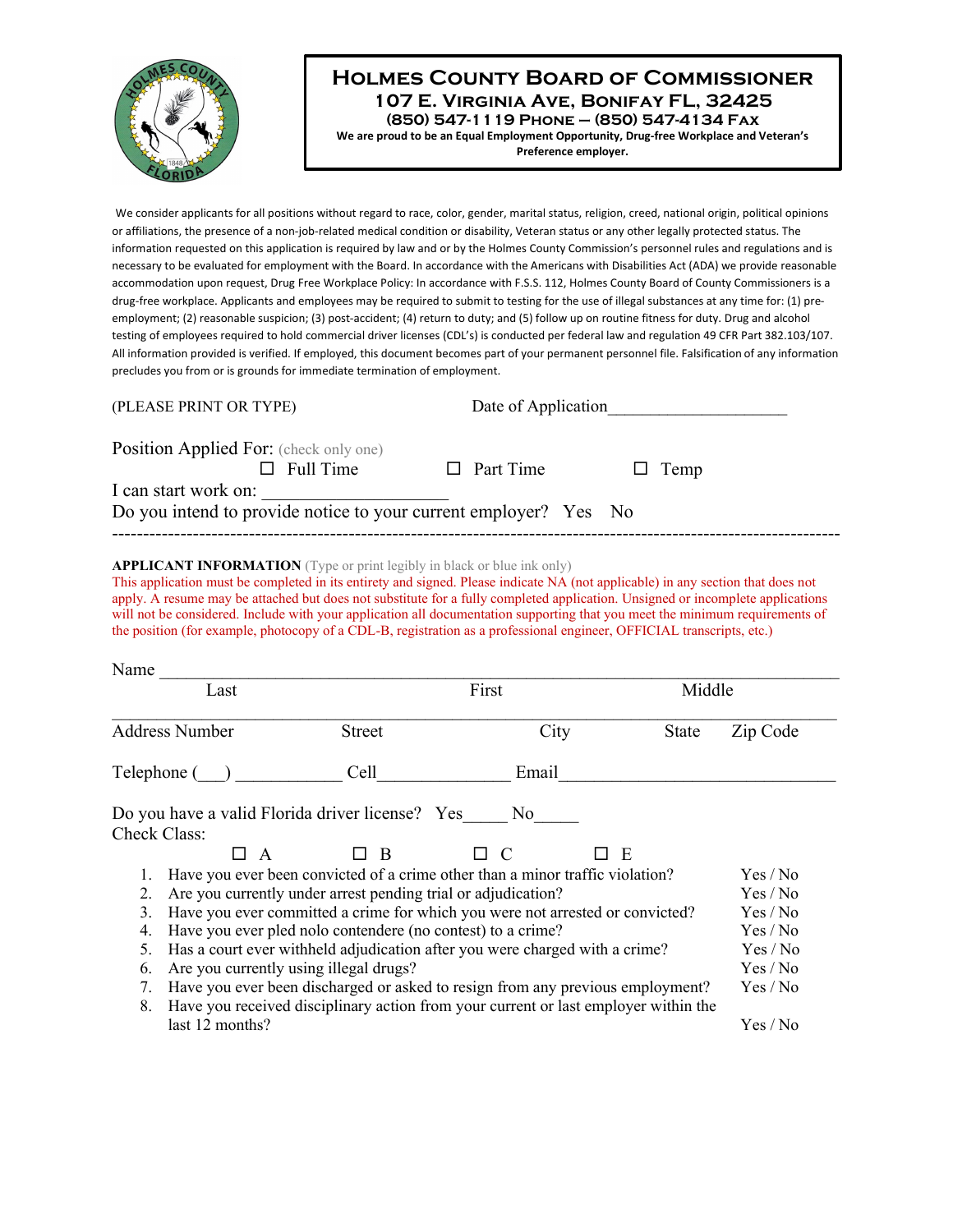

### **Holmes County Board of Commissioner 107 E. Virginia Ave, Bonifay FL, 32425 (850) 547-1119 Phone – (850) 547-4134 Fax**

**We are proud to be an Equal Employment Opportunity, Drug-free Workplace and Veteran's Preference employer.**

If you answered "yes" to any of the questions in the section above, attach an additional page(s) to this application explaining the circumstances. Note: Answering "yes" to any of the questions above may not necessarily disqualify you from consideration for employment with the HCBCC. Each explanation is evaluated in relation to the position for which you are applying.

**WORK HISTORY. Begin with your current or most recent employer and provide your complete work history. Attach additional pages as necessary. Applications indicating "See attached resume" will not be considered.** 

|                |                                                                                   | Work Performed |  |
|----------------|-----------------------------------------------------------------------------------|----------------|--|
|                |                                                                                   |                |  |
|                |                                                                                   |                |  |
|                |                                                                                   |                |  |
|                |                                                                                   |                |  |
|                |                                                                                   |                |  |
|                | ,我们也不能在这里的人,我们也不能在这里的人,我们也不能在这里的人,我们也不能在这里的人,我们也不能在这里的人,我们也不能在这里的人,我们也不能在这里的人,我们也 |                |  |
|                |                                                                                   |                |  |
|                |                                                                                   |                |  |
| Work Performed |                                                                                   |                |  |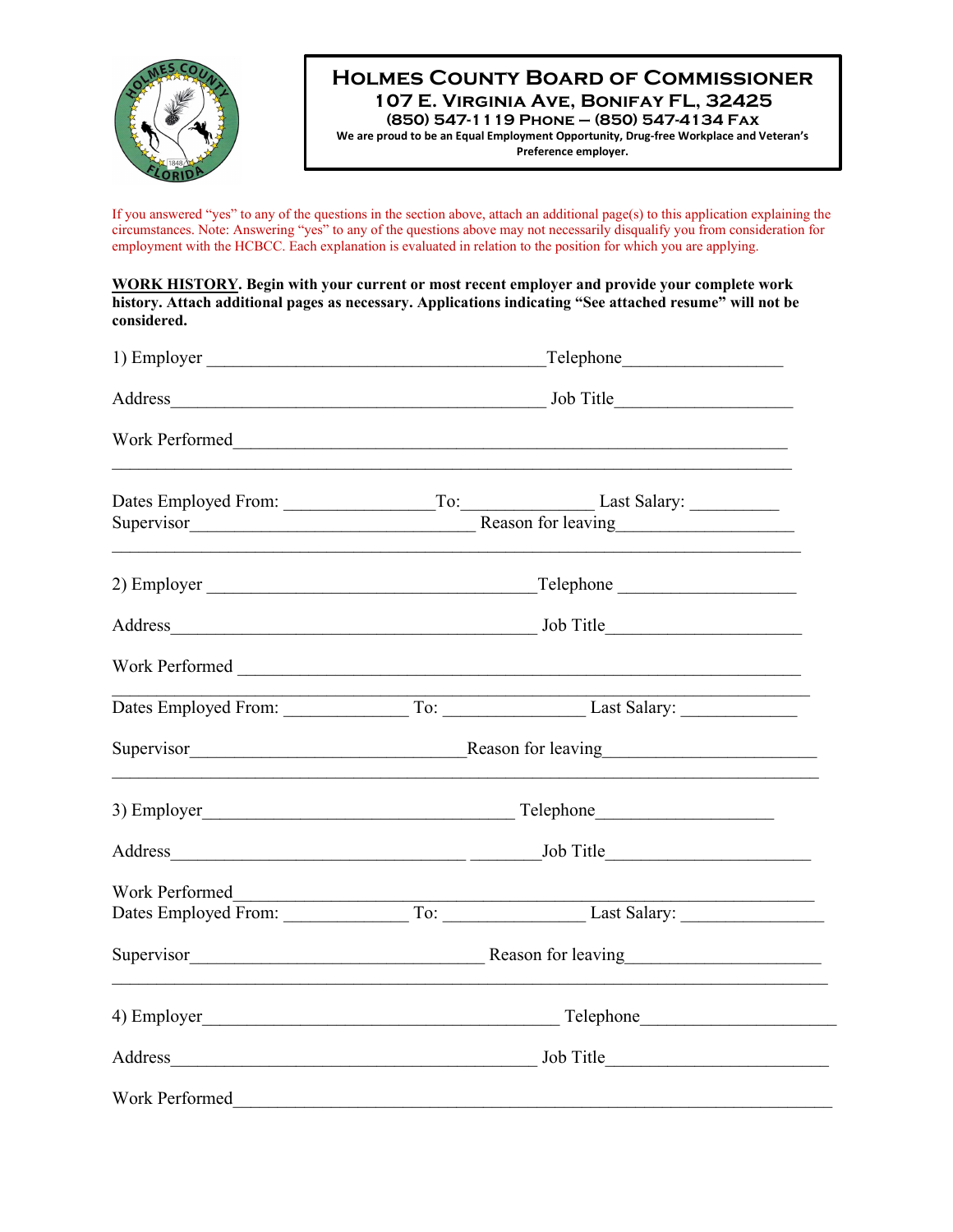

## **Holmes County Board of Commissioner 107 E. Virginia Ave, Bonifay FL, 32425**

**(850) 547-1119 Phone – (850) 547-4134 Fax**

**We are proud to be an Equal Employment Opportunity, Drug-free Workplace and Veteran's Preference employer.**

|                                                                                                                                                                                                                                |  | Dates Employed From: To: To: Last Salary:                                                        |  |
|--------------------------------------------------------------------------------------------------------------------------------------------------------------------------------------------------------------------------------|--|--------------------------------------------------------------------------------------------------|--|
|                                                                                                                                                                                                                                |  |                                                                                                  |  |
|                                                                                                                                                                                                                                |  | May Holmes County contact the employers listed above in order to verify the information you have |  |
|                                                                                                                                                                                                                                |  |                                                                                                  |  |
| <b>EDUCATION</b>                                                                                                                                                                                                               |  |                                                                                                  |  |
|                                                                                                                                                                                                                                |  |                                                                                                  |  |
|                                                                                                                                                                                                                                |  | Highest Grade Completed_________________ Diploma: Yes / No GED or Equivalency: Yes / No          |  |
|                                                                                                                                                                                                                                |  |                                                                                                  |  |
|                                                                                                                                                                                                                                |  |                                                                                                  |  |
|                                                                                                                                                                                                                                |  |                                                                                                  |  |
| Course of Study and the contract of Study and the contract of the contract of the contract of Study and the contract of the contract of the contract of the contract of the contract of the contract of the contract of the co |  |                                                                                                  |  |
| TECHNICAL/VOCATIONAL SCHOOL Name/City/State: ___________________________________                                                                                                                                               |  |                                                                                                  |  |
|                                                                                                                                                                                                                                |  |                                                                                                  |  |

List Any Current Licenses, Registrations or Certifications: License, Registration or Certification Number: Date Received: Date Expires:

#### **APPLICANT'S STATEMENT**

I certify that all statements made in this application are true. I further acknowledge that if the Holmes County Board of County Commissioners employs me, any misstatements of fact contained in this application or supporting documents may be cause for termination.

*(Under Florida's Government-in-the-Sunshine Law, applications for employment with a public agency (such as the Holmes County Board of County Commissioners) are subject to public disclosure.* 

I authorize the Holmes County Board of County Commissioners to make lawful inquiries regarding my past and present employment and to release from liability all of those supplying information.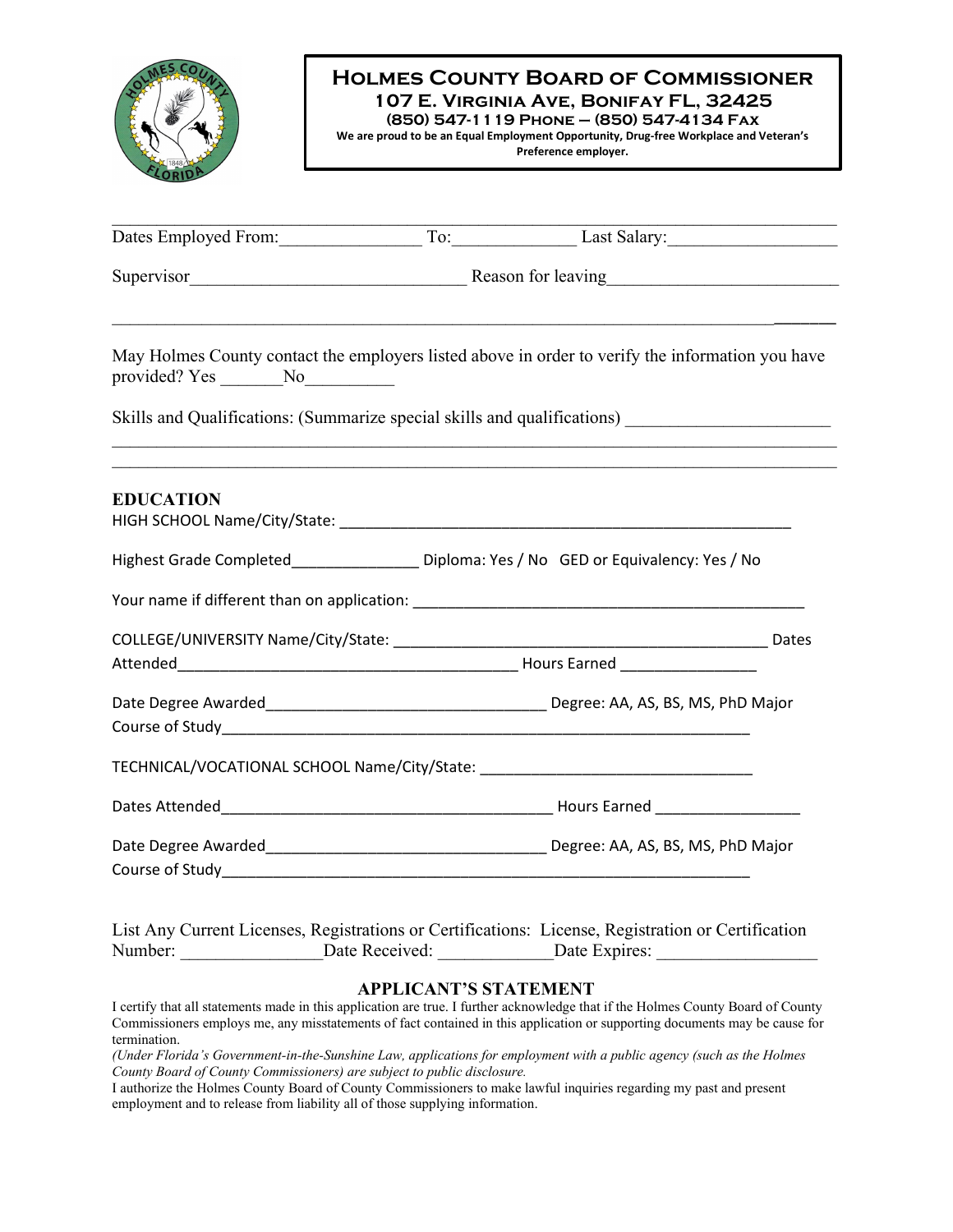

# **Holmes County Board of Commissioner 107 E. Virginia Ave, Bonifay FL, 32425**

**(850) 547-1119 Phone – (850) 547-4134 Fax We are proud to be an Equal Employment Opportunity, Drug-free Workplace and Veteran's Preference employer.**

Applicant's Signature **Date** Date **Date** 

### **PROFESSIONAL REFERENCES: Exclude friends or relatives.**

| Name: | Occupation: | Complete<br>Address: | Phone or Cell<br>Number: | Years Known: |
|-------|-------------|----------------------|--------------------------|--------------|
|       |             |                      |                          |              |
|       |             |                      |                          |              |
|       |             |                      |                          |              |

\_\_\_\_\_\_\_\_\_\_\_\_\_\_\_\_\_\_\_\_\_\_\_\_\_\_\_\_\_\_\_\_\_\_\_\_\_\_\_\_\_\_\_\_\_\_\_\_\_\_\_\_\_\_\_\_\_\_\_\_\_\_\_\_\_\_\_\_\_\_\_\_\_\_\_\_\_\_\_\_\_\_\_\_

## **Exemption from Public Disclosure Florida Statutes Sections 119.071, 493.6122 and 633.35**

Please complete this form only if you are claiming exemption from public disclosure of your home address and personal contact information under these statutes.

| Name:    |        |           |  |
|----------|--------|-----------|--|
| Address: |        |           |  |
| City:    | State: | Zip Code: |  |
| Phone:   |        |           |  |

I request that my home address and personal contact information given to the Holmes County Board of Commissioner's Office be held in confidence, pursuant to Sections  $119.071(2)(h)1$ ,  $119.07(4)(d)1-6$ , 493.6122 and 633.35, Florida Statutes, because I belong to the following qualifying category: (please check applicable box below):

- $\Box$  Active or former law enforcement personnel, and/or their spouse or child
- $\Box$  Active or former Correctional Office or Probation Officer, and/or their spouse or child
- $\Box$  Active or former Juvenile Probation Officer, Supervisor and Personnel and/or their spouse or child
- $\Box$  Active or former investigative personnel of the Department of Children and Family Services
- $\Box$  Active or former investigative personnel of the Department of Health whose duties are to support the investigation of child abuse or neglect
- $\Box$  Active or former revenue and support enforcement personnel of the Department of Revenue, and/or their spouse or child
- $\square$  Active Firefighter certified pursuant to FL Stat. 633.35, and/or their spouse or child
- $\square$  State or County Court Judge, and/or their spouse or child
- □ Active or former State Attorneys, Assistant State Attorneys, Statewide Prosecutors or Assistant Statewide Prosecutors, and/or their spouse or child
- $\Box$  Active or former United States Attorneys and Assistant State Attorneys, and/or their spouse or child
- $\Box$  Active or former Federal Judges or Magistrates, and/or their spouse or child